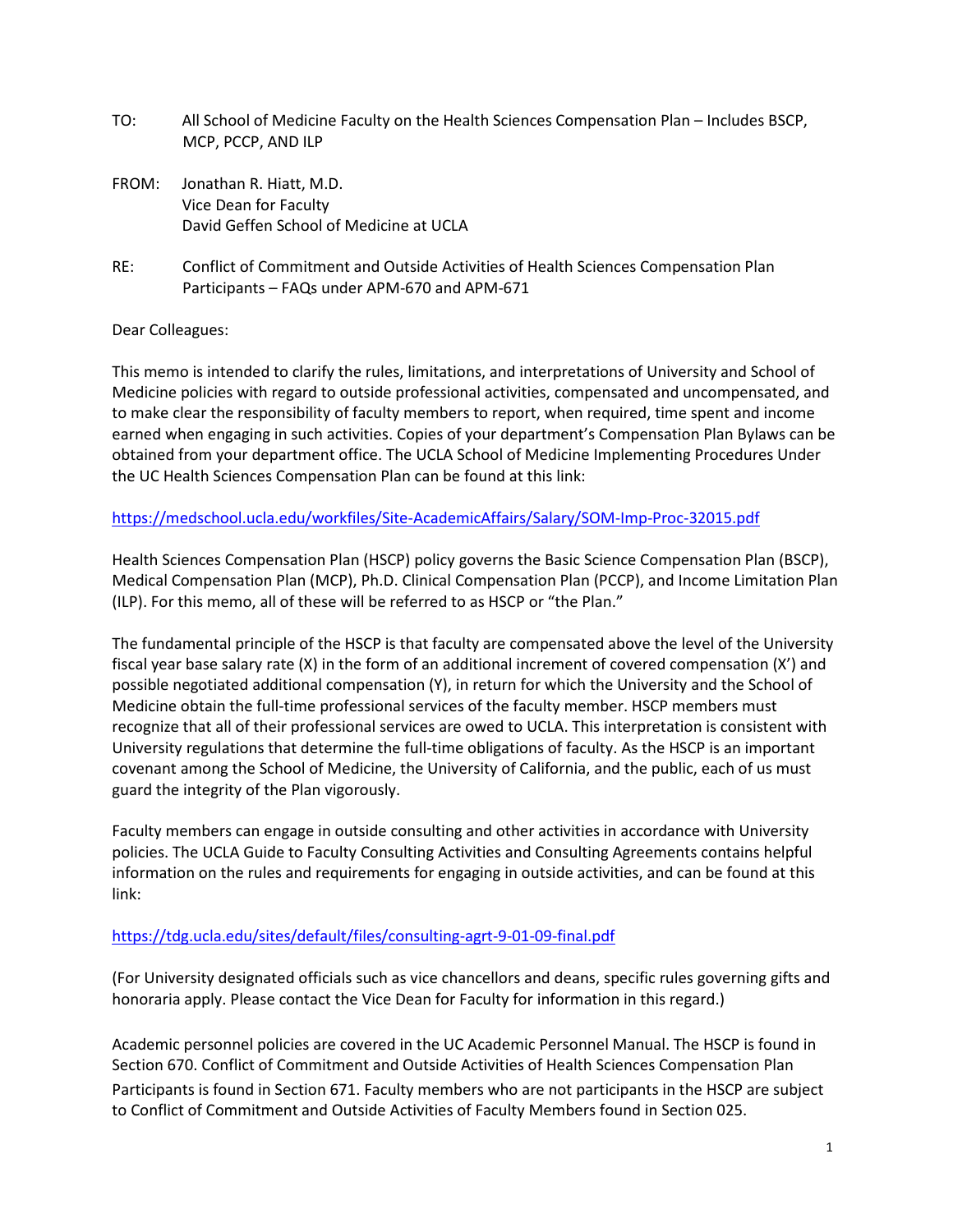The current versions of APM-670, APM-671, and APM 025 may be found at:

[https://www.ucop.edu/academic-personnel-programs/\\_files/apm/apm-670.pdf](https://www.ucop.edu/academic-personnel-programs/_files/apm/apm-670.pdf)

[https://www.ucop.edu/academic-personnel-programs/\\_files/apm/apm-671.pdf](https://www.ucop.edu/academic-personnel-programs/_files/apm/apm-671.pdf)

# [https://www.ucop.edu/academic-personnel-programs/\\_files/apm/apm-025.pdf](https://www.ucop.edu/academic-personnel-programs/_files/apm/apm-025.pdf)

The UC-wide Outside Activity Tracking System (OATS) is a web-based application through which university faculty members can report outside activities and income, in accordance with UCOP conflict of commitment policies. It employs an interactive format that facilitates the collection of information about outside professional activities, and helps faculty understand the related policies.

The UC OATS initiative and implementation is a multi-campus Conflict of Commitment system that facilitates the collection, review, approval, and reporting of faculty outside professional activities for the nine adopter campuses. This UC-wide system replaces DGSOM OATS which was in use since 2016.

Here are some key OATS links:

Main OATS website: <https://ucla.ucoats.org/>

OATS information website[: https://info.ucoats.org/pages/](https://info.ucoats.org/pages/)

OATS online training:<https://info.ucoats.org/pages/training>

A slide show about Conflict of Commitment Policies is found at: [AMP-671, Conflict of Commitment Policy](https://medschool.ucla.edu/workfiles/Site-AcademicAffairs/Salary/200226%20APM%20671%20slides.pptx)  [Slide Show](https://medschool.ucla.edu/workfiles/Site-AcademicAffairs/Salary/200226%20APM%20671%20slides.pptx)

This FAQ memo is found at:<https://medschool.ucla.edu/academic-affairs-academic-salary> → FAQs under APM-670 & APM-671

## **Who is covered by these policies?**

Anyone who is a member of the HSCP, regardless of the percent of full-time appointment effort, is covered by these policies and subject to the reporting requirements. University Policy requires that members of the faculty of the School of Medicine be members of the HSCP if they hold a University funded appointment at greater than 50% of full-time in any of the following series: Professor, Professor In-Residence, Professor of Clinical X, Adjunct Professor, Health Sciences Clinical Professor, and Visiting Professor, at all ranks. Faculty at 50% or less time may be approved for Plan membership as exceptions to policy. As a member of a compensation plan, provisions in the University of California HSCP and the SOM Implementation Procedures constitute conditions of employment. If you are unsure of your status, please contact the academic personnel coordinator in your department for clarification. Please see Question 27 if you are a participant in an ILP Compensation Plan.

## **Are fellows covered?**

Yes. Fellows, if compensated as Instructors at greater than 50% of full time, are members of the Plan, covered by the policies, and are subject to the reporting requirements specified in their department's Compensation Plan Bylaws.

In order to bring a measure of clarity to a complex set of rules and regulations, here are two bedrock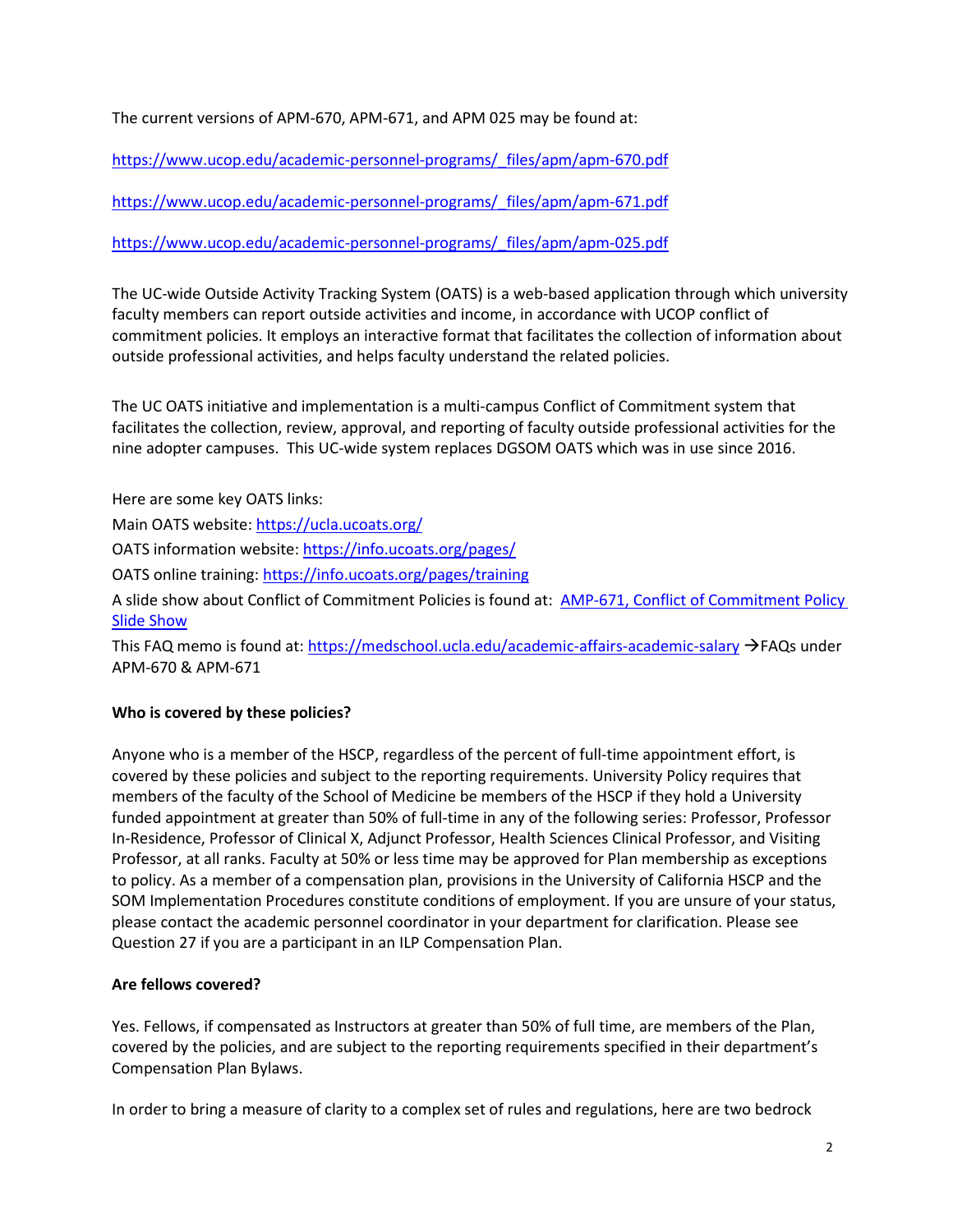principles that everyone must understand:

# **Assigned University duties take precedence over any anticipated or available outside activities.**

Regent's Standing Order 103.1(b) states that faculty members shall not allow outside employment to interfere with primary University duties. APM 671-4 b states that a conflict of commitment occurs when a faculty member's outside professional activities, whether compensated or uncompensated, interfere with the faculty member's professional obligations to the University of California. APM-020 states that members of the faculty may render professional or scholarly services for compensation, unless they are prohibited by the terms of their appointment from accepting such compensation, **but in no case may such employment be solicited or interfere with regular University duties.**

# **All Category I and Category II activities, compensated and uncompensated, must be reported.**

Outside professional activities are placed into separate categories based on their potential to create a conflict of commitment. Because Category I activities are generally performed for a third party and can require significant professional commitment, they are the most likely to create a conflict of commitment. Category II activities are shorter term and are less likely to create a conflict of commitment. Plan members are required to report annually all compensated and uncompensated Category I and Category II activities that are conducted during the 12 months of a reporting fiscal year.

Some of the common questions regarding outside activities are set forth below.

# **1) What types of activities are considered outside professional activities?**

Outside professional activities are defined in APM-671 as: "Those activities that are within a faculty member's area of professional, academic expertise and that advance or communicate that expertise through interaction with industry, the community or the public." They are further defined by three distinct categories (see #4 below). Outside non-professional activities are defined as "activities that are part of the faculty member's private life and are not expressly governed by University regulations or by the guidelines on outside professional activities."

# **2) How much time may I devote to outside professional activities?**

APM-671 states that Plan participants may devote not less than 21 days but not more than 48 days annually to compensated and uncompensated outside professional activities. Please refer to your department's Compensation Plan Bylaws which have set the maximum number of days that may be devoted to outside professional activities on an annual basis.

## **3) What do I do with the income from outside professional activities?**

You may retain income earned from certain outside professional activities up to a maximum annual outside professional activities approval threshold, which is currently set at \$40,000 or 40% of your fiscal-year scale 0 base salary rate (X), whichever is greater, for your rank and step. Income earned from these activities, above your threshold, requires preapproval from your Chair and must be deposited to the Plan. Income earned from certain other activities may be retained by you and does not count toward the earnings approval threshold.

## **4) What kinds of outside professional activities are subject to the time allotment set by my**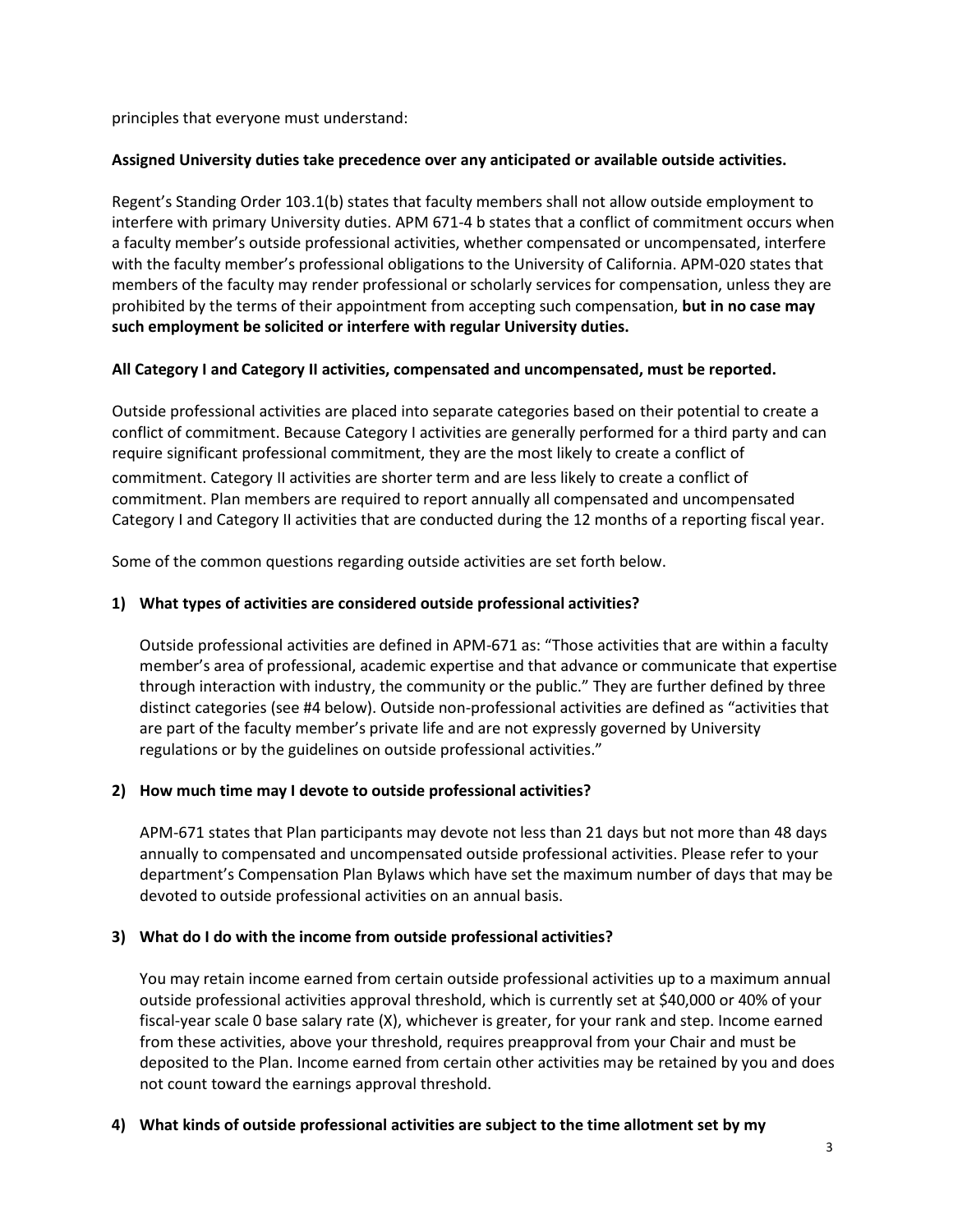# **department's Compensation Plan Bylaws, and the annual outside professional activities earnings approval threshold set by the Plan?**

APM-671 places outside professional activities into three distinct categories, defined by the level of conflict of commitment that each activity may create. Time spent in, and income earned from, Category I and Category II activities are subject to the time allotment set by your department and the earnings approval threshold set by the Plan.

CATEGORY I activities are outside professional activities that are most likely to raise conflicts of commitment because: 1) they are activities related to the training and expertise which are your qualifications for University appointment, but performed for a third party, and/or 2) they require a significant professional commitment. Category I activities include, but are not limited to, assuming an executive or managerial position in a for-profit or not-for-profit business, which is generally not allowed; assuming a founding/co-founding role of a company; teaching, research, or administration of a grant outside the University (which is normally not allowed if the University would ordinarily administer the grant); establishing a relationship as a salaried employee outside the University; and engaging in other compensated or uncompensated outside professional activities which common sense and good judgment would indicate are likely to raise issues of conflict of commitment. Category I activities count toward your time allotment determined by your department's Compensation Plan Bylaws, and the income earned counts toward your earnings approval threshold. Category I activities, both compensated and uncompensated, must, by Plan policy, be reported.

CATEGORY II activities are typically shorter term professional activities that are outside the course and scope of your University employment. Category II activities are less likely to raise issues of conflict of commitment, and include the following examples: providing expert testimony in administrative, legislative or judicial proceedings; providing consulting services for government agencies and for for-profit and non-profit entities; serving on the board of directors of an outside entity; consulting under the auspices of the University of California; additional Universitycompensated teaching, including teaching for UNEX course and programs, other continuing health education programs administered by the University, and self-supporting UC degree programs outside the Plan member's teaching load; and providing a workshop for industry. Category II activities count toward your time allotment determined by your departmental Compensation Plan Bylaws, and the income earned counts toward your earnings approval threshold. Category II activities, both compensated and uncompensated, must, by Plan policy, be reported.

## **5) What is the definition of a day spent in Category I and Category II activity?**

A day is defined as 8 hours. Reporting can occur in quarter hour increments.

# **6) Am I free to engage in Category I and Category II activity on my own time, for example on the weekend?**

Yes, you may, but the time spent and the income earned count toward the time limit set by your departmental Compensation Plan Bylaws, and your earnings approval threshold set by the Plan. This applies also to Category I and Category II activities performed in the evenings and while on approved leaves with pay such as sabbatical and vacation.

# **7) Are there any activities that I might perform, and/or income that I might receive, that are exempt from the time limit set by my department and the earnings approval threshold set by thePlan?**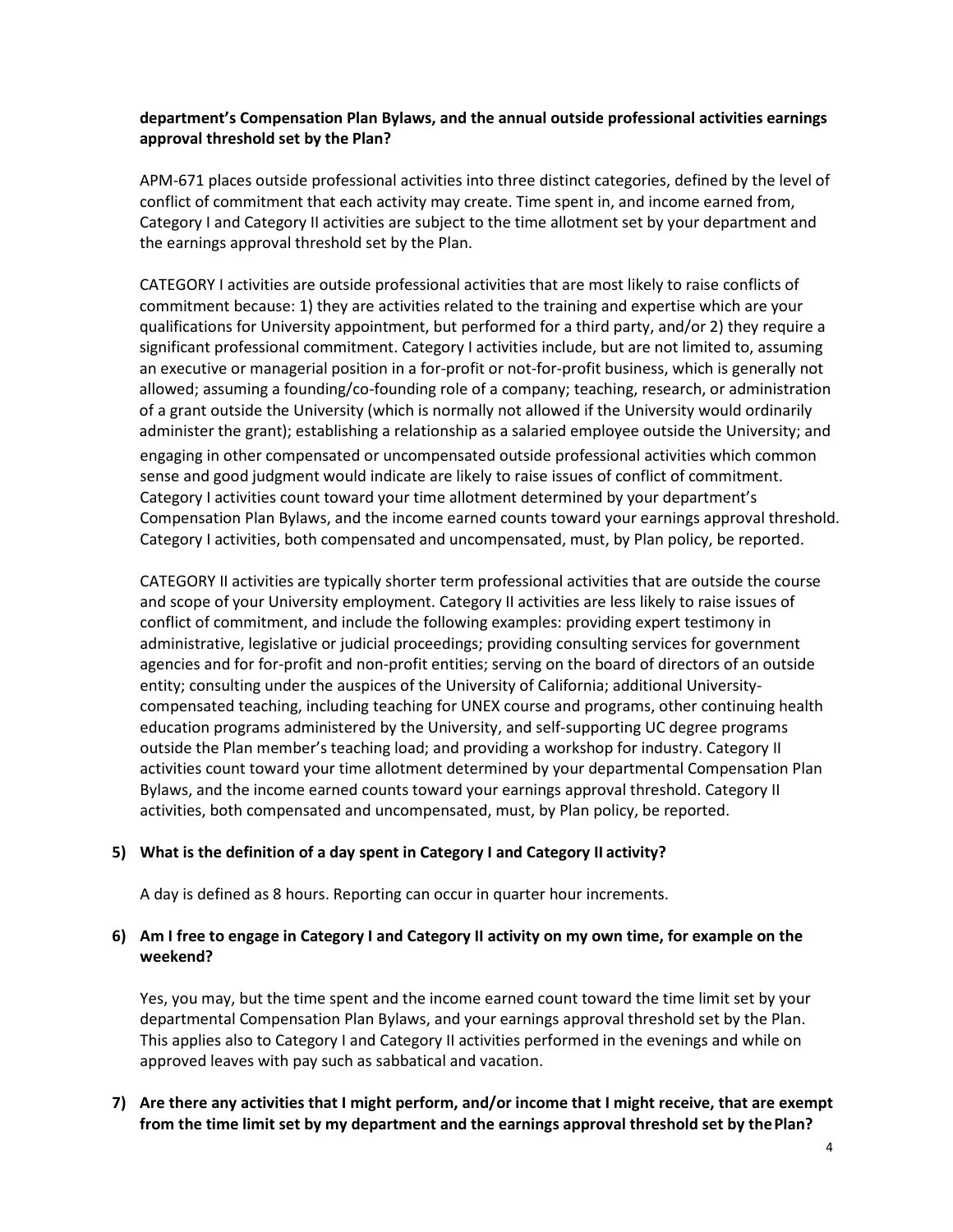#### Yes.

CATEGORY III activities are within the course and scope University employment, are integral to all disciplines, and ordinarily do not present issues of conflict of commitment. According to APM-671, the following are examples of Category III activities: serving on a federal, state or local government agency committee, panel or commission; acting in an editorial capacity for a professional journal; reviewing journal manuscripts or grant contract proposals; attending and presenting talks at scholarly colloquia and conferences; and serving as a committee member, an officer or board member of a professional or scholarly society. Category III activities do not count toward your time allotment determined by your department's Compensation Plan Bylaws, and the income earned may be retained by you and does not count toward your earnings approval threshold. Category III activities are not subject to the Plan's reporting requirement.

OTHER ACTIVITIES INCOME listed below may be retained by you and does not count toward your earnings approval threshold. The time related to these activities does not count toward your time allotment as determined by your departmental Compensation Plan Bylaws. Participation in these activities is not subject to the Plan's reporting requirement.

Other Activities Income:

Prizes, defined as gifts in recognition of personal achievements and not for services rendered.

Royalties, defined as shares or proceeds for contributions as authors or inventors, as allowed under the University's copyright and patent policies. Industry-supported payments for authorship, whether or not as part of a consulting agreement with a company or similar agency, are not considered to be royalties; retention/non-retention of such payments is subject to the time and/or earnings approval threshold for outside professional activities.

Honoraria, defined as payments by academic or scientific agencies outside the University for occasional lectures and similar public appearances beyond normal academic responsibilities to the University of California, and are not in return for other services, whether given directly or indirectly. Industry-supported payments for lectures and /or presentations, whether or not as part of a consulting agreement with a company or similar agency, are not considered to be honoraria; retention/non-retention of such payment is subject to the time and/or earnings approval threshold for outside professional activities.

University honoraria, defined as payments for occasional lectures or similar services performed on a University of California campus as permitted by Academic Personnel Policy.

Administrative stipends, defined as payments by the University for responsibilities related to University administration beyond normal academic responsibilities.

Income from a profession or activity unrelated to training and experience that is your qualification for University appointment, as determined by your Department Chair in consultation with the Vice Dean for Faculty.

## **8) Do outside professional activities require advance approval?**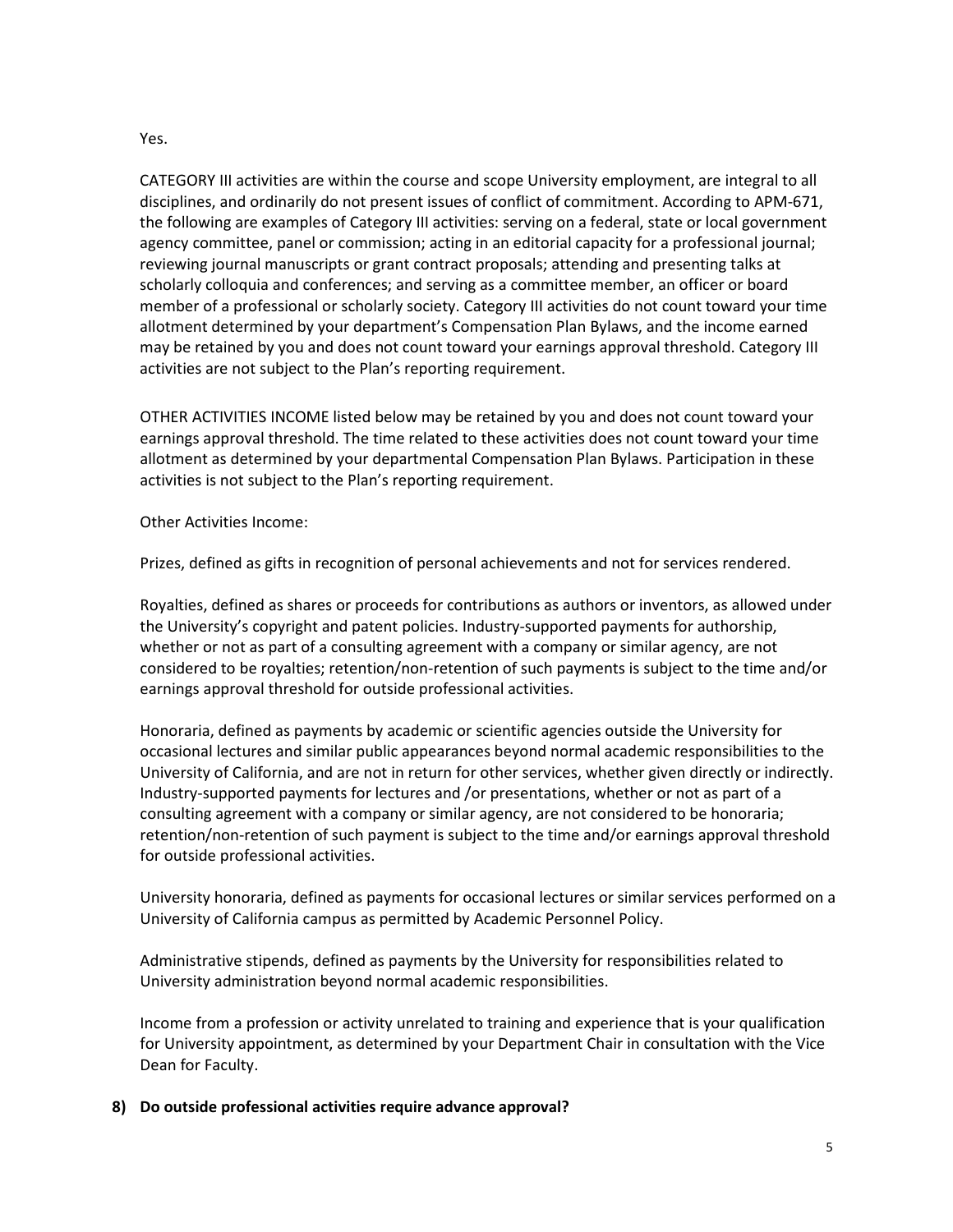Under APM-671, Category I activities require advance written approval from the Chancellor or designee because they are most likely to raise conflicts of commitment. Advance approval is obtained using OATS.

Also, if you wish to engage in any Category I or Category II activity that might reasonably be expected to cause your time allotment, as determined by your department's Compensation Plan Bylaws, and/or your total annual earnings to exceed your annual earnings approval threshold, you must request prior approval using OATS.

## **9) Can any exception be made to retain income beyond my annual outside professional earnings approval threshold?**

In the event that you participate in an engagement that results in earnings above your maximum annual outside professional earnings threshold, and you believe that circumstances warrant your retention of such income, you must request an exception which only the Chancellor or his/her designee has the authority to approve. This is done in OATS.

# **10) If the income earned from these engagements is deposited into my department's HSCP account, why should I bother engaging in activities that exceed the thresholds for time andearnings?**

Such judgments must be made by individual faculty, but there are reasons to perform such services beyond the reason of personal income. For example, such activities can be used in developing relationships with industry. The deposited income may be used for funding your expenditures in support of your research and academic activities and/or returned to you as a Z payment, minus applicable assessments as published in your department's Compensation Plan Bylaws.

## **11) What happens to outside income that I am required to deposit into a HSCP account?**

By March 31 of each fiscal year you shall, with your Chair's approval, select one of the following options for income deposited into your department's HSCP account:

OPTION A: Z Payment Income is paid as a Z payment minus applicable assessments as published in your department's Compensation Plan Bylaws.

OPTION B: Academic Enrichment Account Income is allocated to an Academic Enrichment Account to be used to support University-approved academic professional activities in support of your academic work.

OPTION C: Designated Academic Enrichment Account and Z Payment A defined part (flat dollar amount or percentage) of the income is allocated to an Academic Enrichment Account and the remainder is paid to you as a Z payment.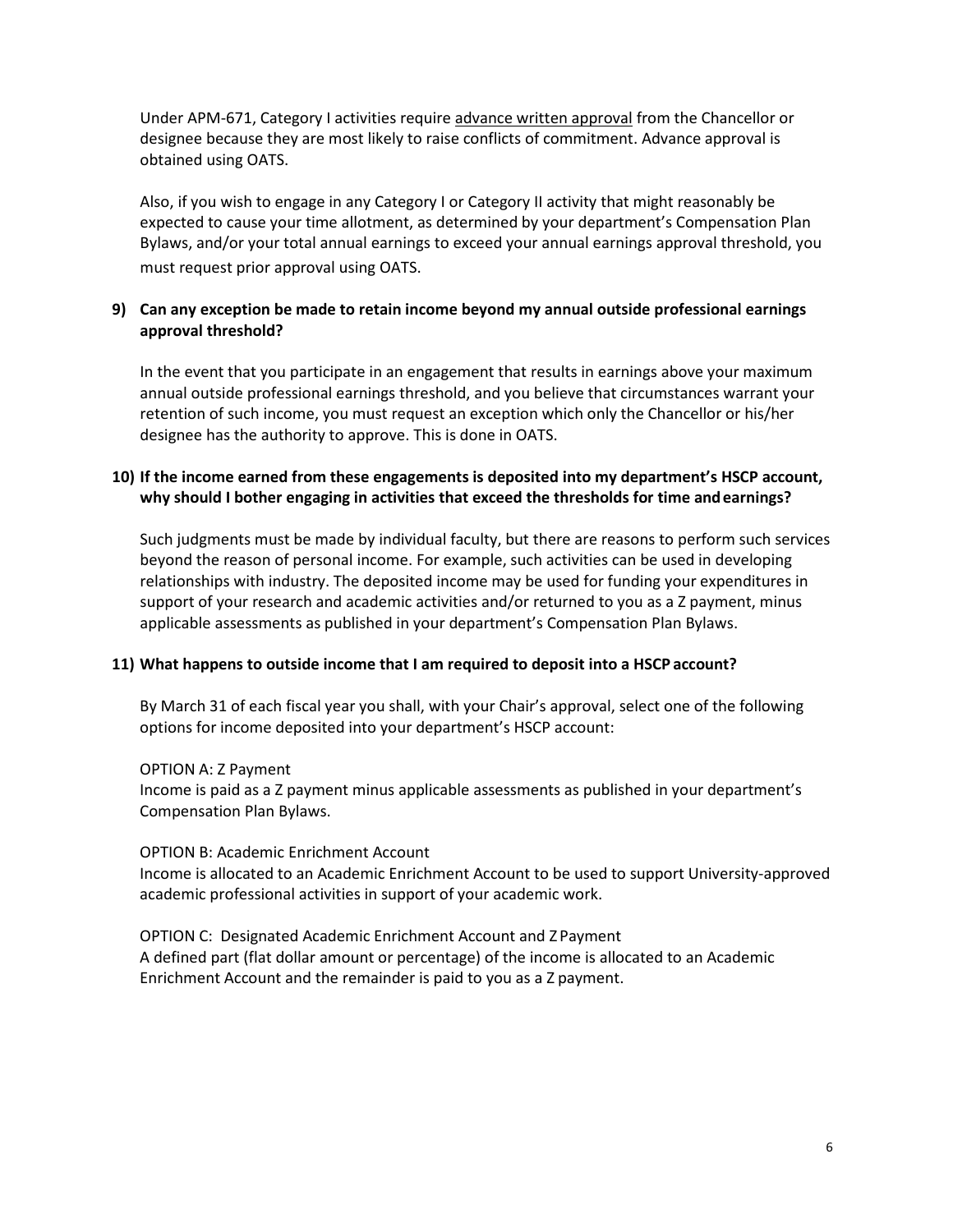Once your option has been approved by your Chair, changes are not permitted under any circumstances until the following fiscal year. An editable PDF Academic Enrichment Election Form is available at:

#### [Academic Enrichment Election Form](https://medschool.ucla.edu/workfiles/Site-AcademicAffairs/Salary/AE%20Election%20Form%202020-2021.pdf)

# 12) How do I account for my time devoted to, and income earned from, Category I and Category II **activities?**

You are responsible for maintaining a running total of your time and earnings related to Category I and Category II activities. Annual reporting is done using OATS, which will provide prompts and updates regarding deadlines and approvals.

## **13) Are there any other rules that apply to consulting forindustry?**

Yes. These are contained in the DGSOM Guidelines on Industry Relations and the UCOP Vendor Policy at:

<https://policy.ucop.edu/doc/5000433/HealthVendorRelations>

#### **14) What is "professionally-related income?"**

The simplest definition of "professionally-related income" is income derived by using the skills and training that caused the DGSOM to hire you. The presumption is that any income from clinical or scientific activities is professionally related, and the burden of proof is on the faculty member to show that such income is not professionally related.

# **15) I also work at, and am paid by, an affiliate institution. Is this activity considered an outside professional activity that must be reported? Does my time spent there, and income earned, count toward my time and earning thresholds?**

If you are a salaried employee of an institution which has a formal affiliation agreement with the University of California, your employment with that institution is not considered an outside professional activity. Your employment effort and income earned do not count toward your time and earning thresholds. The University has formal affiliation agreements with Cedars-Sinai Medical Center, Charles R. Drew University of Medicine and Science, Doheny Eye Institute, Harbor-UCLA Medical Center, Olive View-UCLA Medical Center, Rand Corporation, and the VA Greater Los Angeles Healthcare System.

# **16) May I engage in outside professional activities for another hospital or clinic not affiliated with the University?**

Patient care (clinical) activities must be provided within the University setting, or at an institution which has a formal affiliation agreement with the University. Such activities performed for another hospital or clinic not affiliated with the University may occur only under a Clinical Services Agreement with the hospital or clinic. If you require more information about the process, please contact your respective departmental Chief Administrative Officer.

## **17) I am a physician and my professional activities at UCLA are limited to my clinical specialty. May I**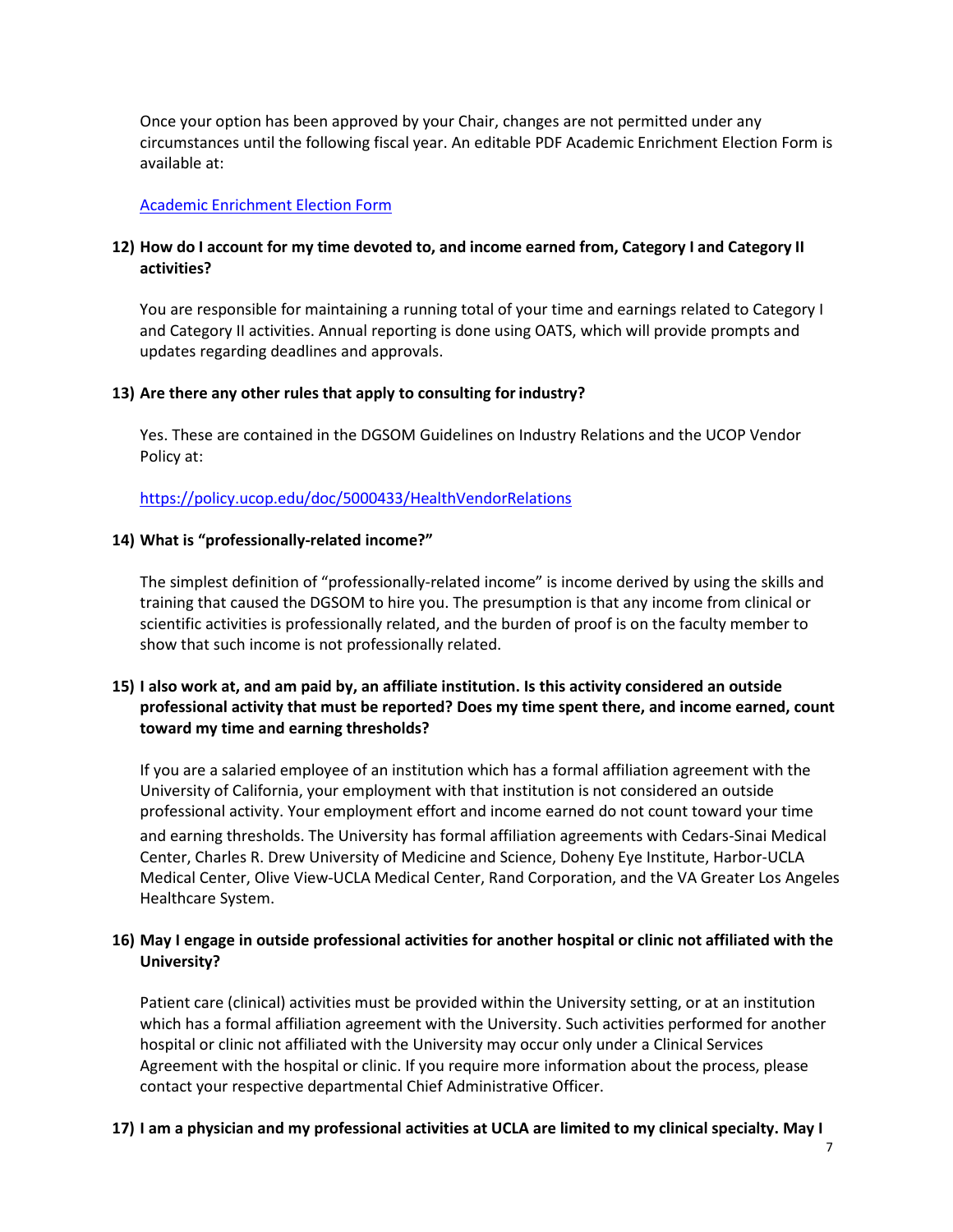# **undertake moonlighting activities, and may I keep income from moonlighting if my extramural activities involve clinical activities distinct from those I practice at UCLA?**

No. Moonlighting is prohibited by University policy for all faculty in the HSCP. In no case will Plan participants be allowed to retain income from patient care or any other type of clinical activities.

# **18) What if, after reviewing the information provided in this document, I am not sure if my outside activity is a professional activity?**

If the type of activity is not referenced in Category I, II, or III, listed above, you should check with your Chair, who will make that determination, in consultation with the Vice Dean for Faculty.

#### **19) Am I covered by University insurance when I provide outside professionalservices?**

As a general rule, outside professional services are not covered by University insurance programs. University insurance coverage is set out in BUS-81 and can be found at:

## <http://policy.ucop.edu/doc/3520505/BFB-BUS-81>

There are exceptions that allow the University to provide insurance coverage for certain outside professional activities. If you conduct activities within the course and scope of your University employment, including those activities covered as part of a professional services agreement (PSA) or a consulting agreement executed with the Regents on your behalf, you are covered by the University's general and professional liability program. All patient care and clinical activities must be conducted in accordance with applicable professional credentials and privileges. All activities that are performed at non-University sites must be done through a formally approved affiliation relationship, consulting contract, or PSA executed between the Regents of the University of California and the outside organization.

The University's general and professional liability and workers' compensation coverage does not extend to your activities that are outside of the course and scope of your University employment. If you engage in activities that are not covered by an appropriate consulting agreement, training affiliation or professional services agreement, coverage does not extend and The Regents will not indemnify and defend you in any action brought subject to these outside activities. If you engage in professional activities that are outside the course and scope of your University employment you are encouraged to obtain outside legal consultation, as needed, and consider, if advised, obtaining personal liability insurance.

## **20) I accepted an invitation to provide a service in my areas of professional expertise to a Category I or Category II entity and they wish to pay me by check for services rendered. Who should the check be made out to?**

The company should pay you directly. The company does not pay the University directly because the University is not a contracting party to the arrangement.

**21) A firm asked me to consult for them monthly and in return for my consultation they will provide an honorarium. As it is honoraria given by an agency outside the University (as defined in Other Activities Income above), are these honoraria excluded from my annual outside professional activities earnings approval threshold?**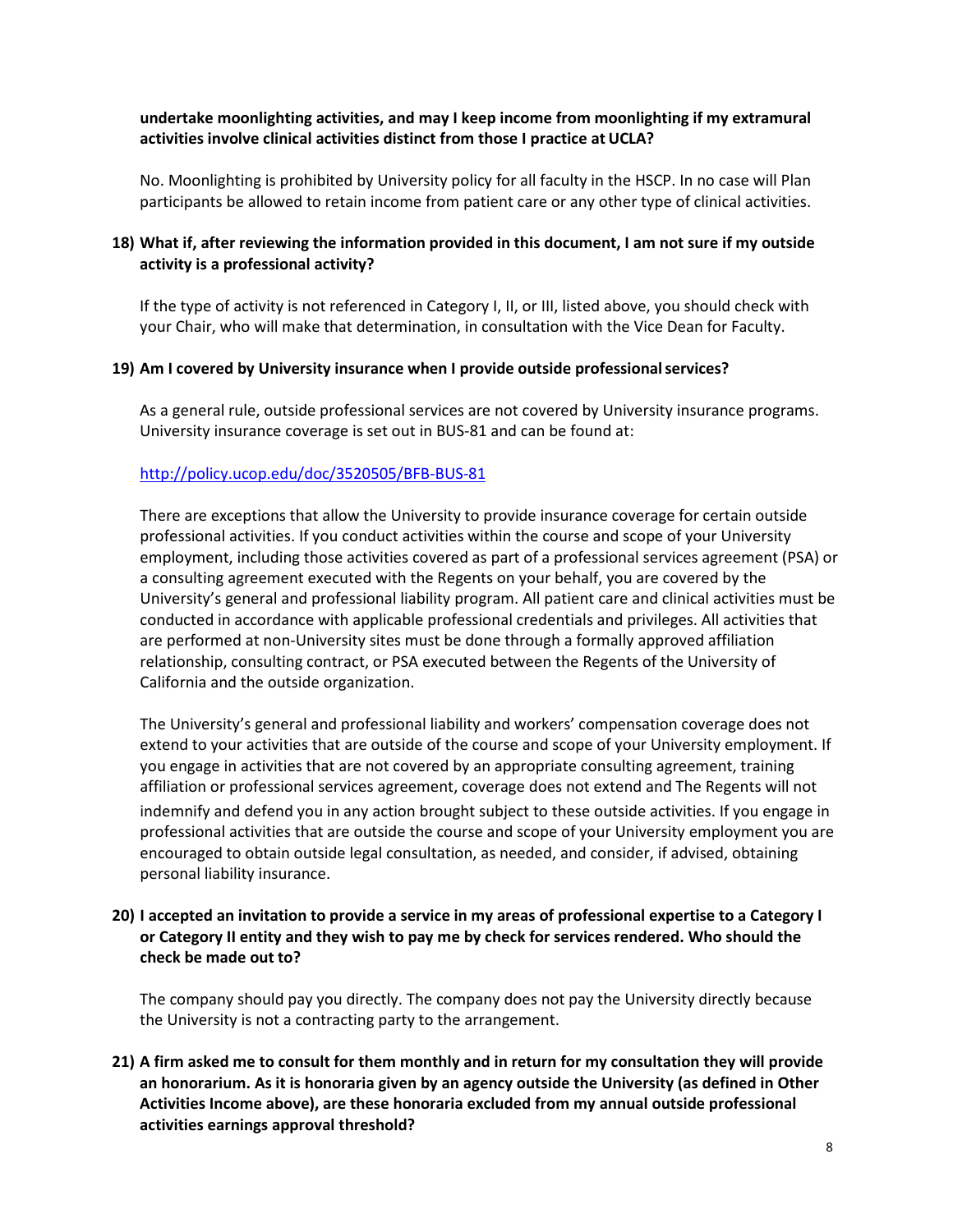No; these payments are not honoraria. Since consulting is a professional service identified as a Category II activity under Plan policy, income from consulting counts toward your earnings approval threshold. Such income earned above the approval threshold is owed the Plan. The Plan defines honoraria as "payments...for occasional lectures...which are not in return for other services..." The fact that such services are to be rendered on a regular basis precludes their exclusion as "honoraria." Simply calling consulting payments "honoraria" does not exclude them from the Plan.

# **22) I am occasionally asked by a for-profit entity (pharmaceutical company, medical appliance manufacturer, etc.) to speak. They offer an honorarium. As it is honoraria given by an agency outside the University (as defined in Other Activities Income above), may I retain this income and consider it exempt from my annual outside professional activities earnings approval threshold?**

These payments are not honoraria. They represent a service to a Category II for-profit entity and may be retained, but do count toward your earnings approval threshold. Such income earned above the approval threshold is owed the Plan. Occasional lectures or presentations to academic institutions or societies are legitimately claimed as honoraria and exempt for your earnings approval threshold; lectures or presentations to for-profit entities are not.

# **23) A firm for which I have consulted wishes to pay me in stock, stock options, or non-cash compensation rather than cash. What should I do with non-cash compensation or security received in payment of services?**

You are required to disclose non-cash compensation received in exchange for professional services within 30 days of receipt.

STOCK received in lieu of compensation for Category I and Category II outside professional activities must be disclosed to the Department Chair and to the Dean's Office within 30 days of the date of receipt, at which time it will be valued. If the stock is given to you at no cost, the stock may be retained by you but dollars equal to the stock's full value on the date of receipt do count toward your earnings approval threshold. Dollars equal to the stock's full value on the date of receipt are owed the Plan if earned above your approval threshold. If the purchase price is equal to the market price/value on the date of receipt, no amount is counted toward your earnings approval threshold. And, if earned above your approval threshold, no money is owed the Plan. If the purchase price is below valued price on the date of receipt, the difference between the purchase price and the value of the stock on the date of receipt counts toward your earnings approval threshold. Dollars equal to the difference is owed the Plan, if earned above your approval threshold. Following a determination of the value of the stock, you will be notified of the nature of any Plan obligations, based on the above methodology. Should you neglect to disclose the stock at the time of receipt, the difference between the purchase price or value of the stock at the time of receipt and the value of the stock at the time it is disclosed will be applied to your earnings threshold. If the disclosure occurs after you have reached your approval threshold, the dollar difference will be owed the Plan. Disclosure at the time of receipt is required regardless of the stock's potential valuation, and regardless of whether you believe that any dollars are due the Plan.

STOCK OPTIONS received in lieu of compensation for outside professional activities also must be disclosed to the Department Chair and the Dean's Office within 30 days of the date the stock option agreement is signed. The Dean's Office will obtain a valuation of the stock as of the date of the agreement. If the option offer price is equal to or greater than the stock's valuation/market price on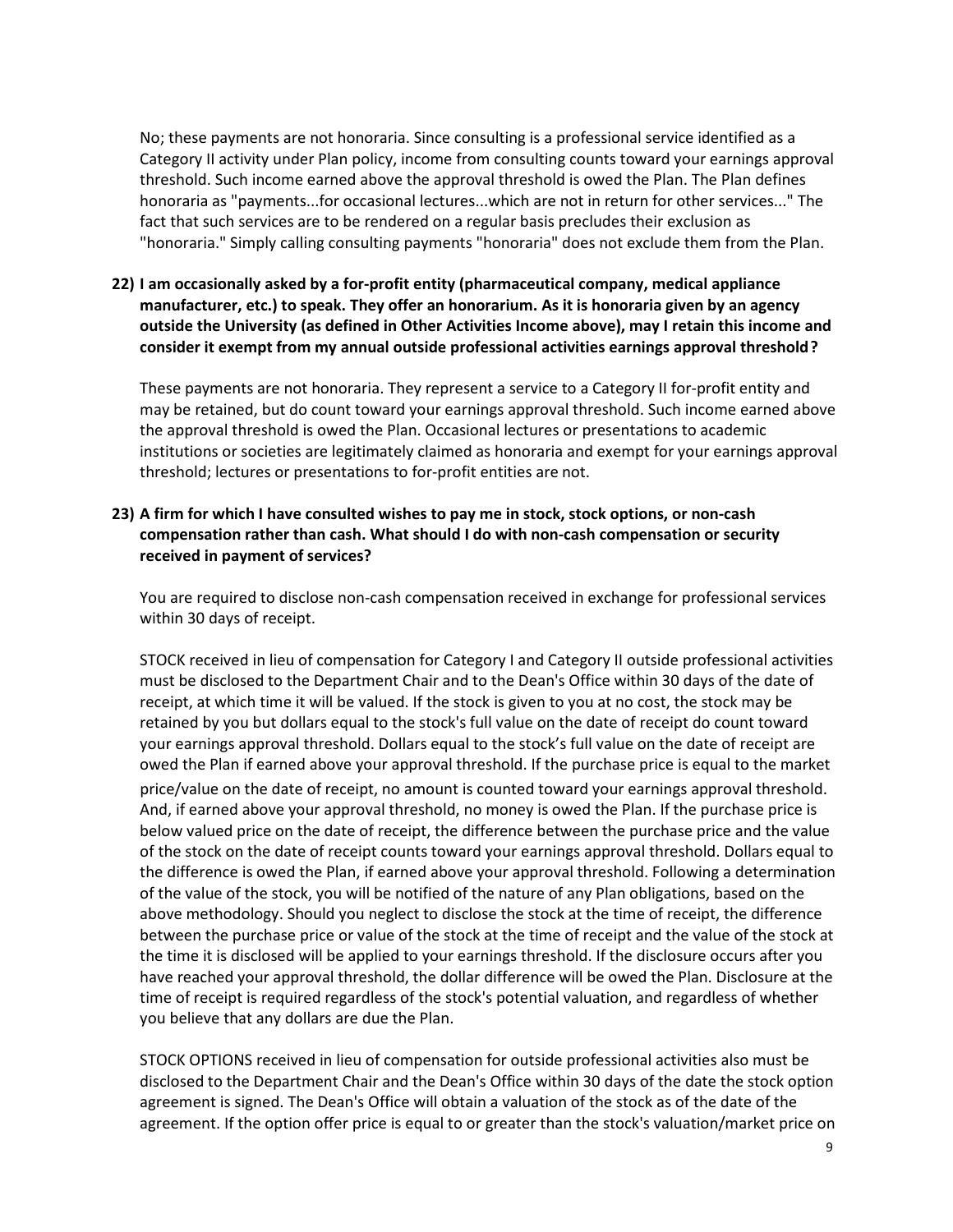the date the agreement is signed, no amount is counted toward your earnings approval threshold. And, if earned above your approval threshold, no money is owed the Plan. If the option price is below the stock's valuation/market price on the date the agreement is signed, the difference between the option price and the value of the stock is counted toward your earnings approval threshold. And, if earned above your approval threshold, the difference in dollars is owed the Plan. Following a determination of the value of the stock, you will be notified of the nature of any Plan obligations, based on the above methodology. Should you neglect to disclose this information within 30 days of signing such stock option agreements the difference between the offered option price at the time the agreement was signed and the value of the stock at the time it is disclosed will be applied to your earnings approval threshold. And, if earned above your approval threshold, the difference in dollars is owed the Plan. Disclosure of stock options is required regardless of 1) the stock's potential valuation, 2) whether you intend to exercise the options, and 3) whether you believe that any dollars are due the Plan.

FOUNDERS' STOCK received in lieu of compensation for outside professional activities must also be disclosed to the Department Chair and to the Dean's Office within 30 days of the time of receipt. It will be valued at the time of receipt and any value will be applied to your earnings approval threshold. And, if earned above your approval threshold, dollars equal to the stock's value is owed the Plan. Since the value of founders' stock is generally insignificant, in most cases a negligible amount would be applied to your earnings approval threshold or, if earned above the threshold, owed the Plan. However, if the founders' stock is not disclosed upon receipt, the value of the stock at the time of disclosure will be applied to your earnings approval threshold, or, if earned above the threshold, equivalent dollars will be due the Plan.

# **24) The firm for which I consulted wishes to defer payment of consulting fees. Is this permitted under the Compensation Plan?**

Deferred income generated by Category I and Category II activities counts toward your earnings approval threshold. Such income, under the constructive receipt doctrine, may be taxable at the time services are rendered, or at the time the income is made available to you. Whether you have constructively received an amount depends on the facts and circumstances of the particular case. In this instance, you are advised to consult with your tax advisor. HSCP policy requires that income earned from Category I and Category II activities beyond your earnings approval threshold, and owed to the HSCP, should be deposited to the Plan at the time that the services are rendered and payment is made. Arrangements for deferred income due the Plan must be approved by the Chair. Deferral of payments to a time past employment with the University (e.g., post-retirement) will not be permitted.

# **25) I wish to buy stock or otherwise invest in a company for which I have consulted. Does the Plan limit such investments?**

No. The basic principle of the HSCP is that you owe the University your time; your money is your own to do with as you please. You should be aware of Conflict of Interest regulations that govern the reporting of such holdings in case you receive a grant or contract from the same source, but the Compensation Plan itself is not directly affected.

# **26) I am a participant in the Income Limitation Plan (ILP) version of the Compensation Plan. Are there any differences from the rules and the responses listed above?**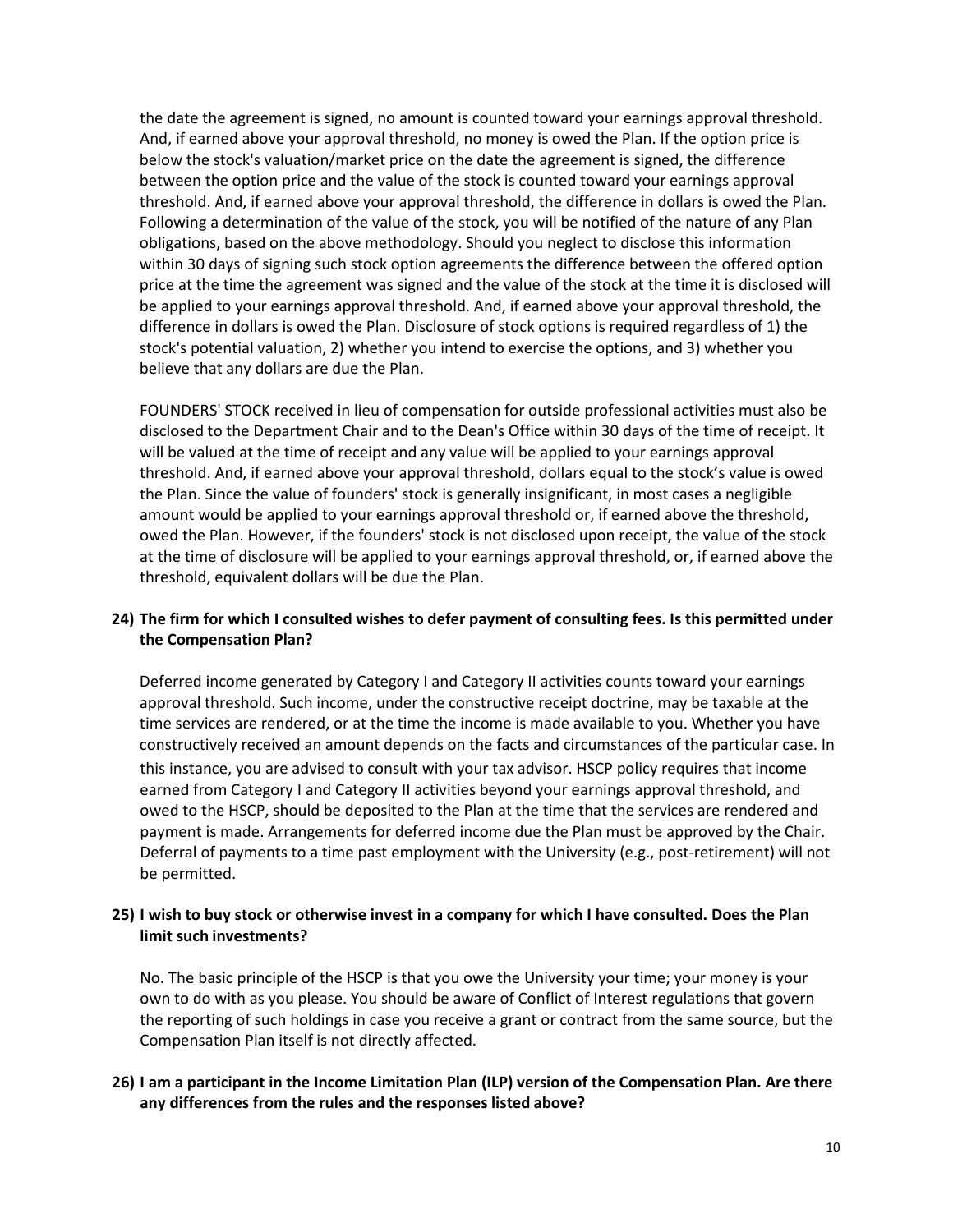The ILP is governed by the same principles as the other Compensation Plans. There is a difference in the reporting mechanism for Category I and Category II income; ILP participants retain income beyond the earnings threshold, that is normally owed the Plan, but are required to report that income on the annual ILP report form. Such income is subject to assessment rates determined by Plan policy.

# **27) I wish to found a company that will pursue research in my area of expertise. How will the HSCP limit such ventures?**

This is an extremely complex question because three fundamental issues may be intertwined: the HSCP is owed professionally related income; the faculty member has an unrestricted right to invest his/her own money; the University and the faculty member share ownership of intellectual properties such as inventions that were developed using University resources (e.g., laboratory space). Each situation needs to be individually examined.

If you, as founder of a company, will be assuming any executive and/or managerial role in the company, this is a Category I activity and requires preapproval in OATS.

Please note that members of the Plan may not formulate partnerships, be separately incorporated, or be members of a group professional corporation, or the legal equivalent thereof, for the provision of professional healthcare.

#### **28) What are my ongoing reporting obligations as a founder, or even co-founder of such acompany?**

The initial establishment of a company, which under most circumstances requires a "significant professional commitment," is considered a Category I activity and requires prior approval.

# **29) Am I obligated to periodically renew, by prior approval, my continuing role as a founder or cofounder a company?**

No. Once the company has been established, no further prior approval is required for your role as founder/co-founder of the company. However, if, subsequent to the establishment of the company, you continue your association with the company in either an executive or managerial position, or as an employee of the company, all roles are considered Category I activities, and you are then required to obtain prior approval.

# **30) If I receive no compensation for my efforts in an executive or managerial position, am I still obligated to pursue prior approval for my activities with the company?**

Yes. Category I activities, although performed without compensation, require prior approval and count toward your time threshold for outside professional activities as determined by your department's Compensation Plan Bylaws.

## **31) If I were to continue my relationship with the company as a member of the board of directors, would I be obliged to seek prior approval?**

No. Serving on a board of directors is a Category II activity which does not require prior approval. However, the activity counts toward your annual time allotment as determined by your department's Compensation Plan Bylaws, and earned income, if received, counts toward the